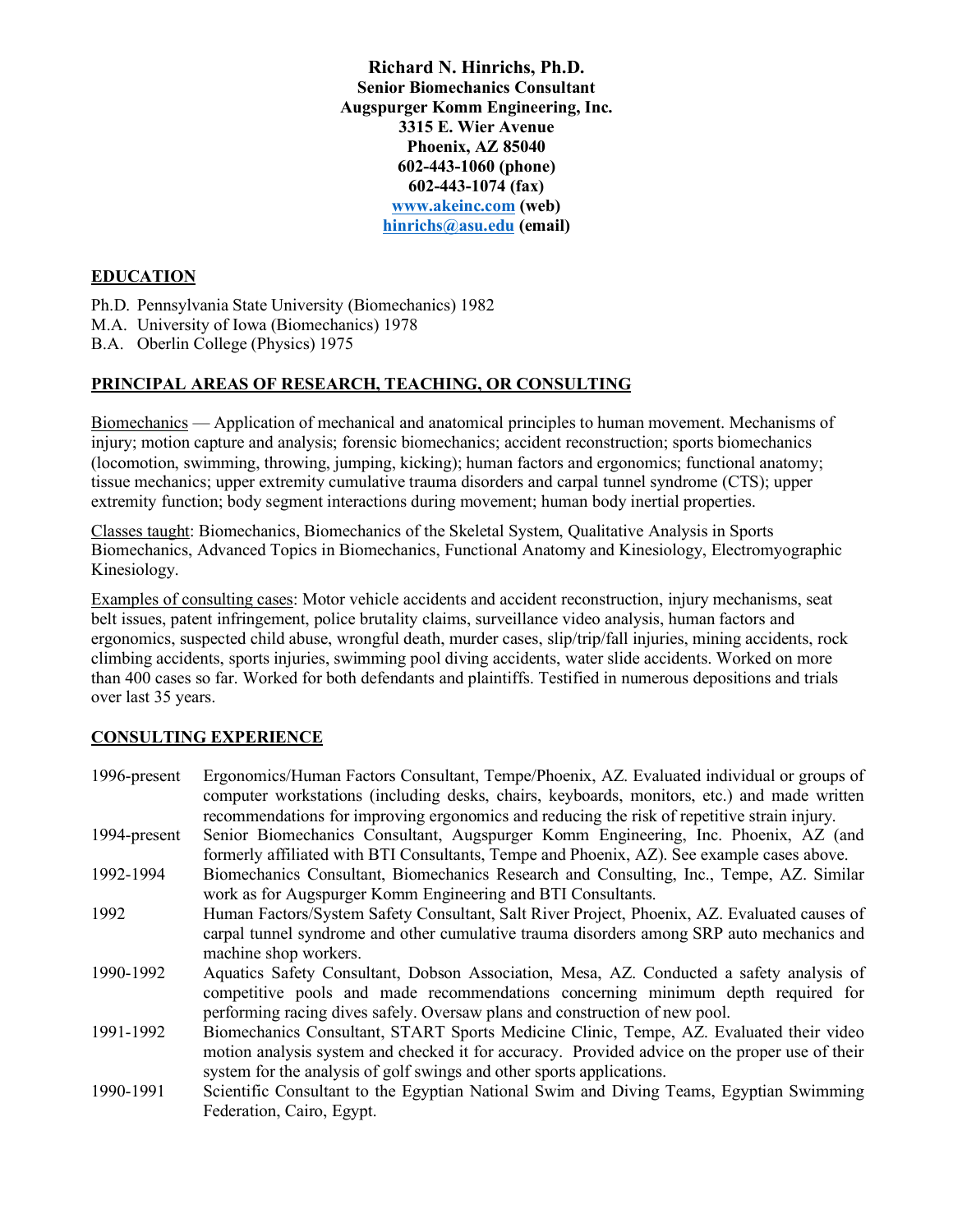- 1985-1989 Biomechanics and Computer Consultant, Orthopaedic Consultants, Dallas, TX and ATI Products, Inc., Denver, CO. In charge of hardware and software development for electrogoniometer research, gait analysis, and locomotion studies. Worked toward development of marketable product for clinical gait analysis.
- 1983-1985 Biomechanics Research Consultant for 1984 U.S. Olympic Swim Team, United States Swimming, Inc., Colorado Springs, CO.
- 1977-1984 Forensic Biomechanics Consultant, Iowa City, IA, State College, PA, and Columbia, SC. Served as expert witness in numerous legal cases involving injury and liability ranging from slip-and-fall accidents and sports accidents, to automobile and motorcycle accidents, to a murder case. Worked for both defendants and plaintiffs.

### **SELECTED SCIENTIFIC/PROFESSIONAL PUBLICATIONS AND PRESENTATIONS**

- "Measurement and analysis of biomechanical outcomes of chiropractic adjustment performance in chiropractic education and practice," with C. Colloca and others. *Journal of Manipulative and Physiological Therapeutics,*  2019 (in press).
- "Mechanical misconceptions: Have we lost the 'mechanics' in 'sports biomechanics'?" with A.D. Vigotsky and others, *Journal of Biomechanics*, 2019, doi:10.1016/j.jbiomech.2019.07.005 (in press).
- "A general model for estimating lower extremity inertial properties of individuals with transtibial amputation," with A.E. Ferris and others, *Journal of Biomechanics*, **54**, 44-48, 2017.
- "Does disc injury lead to progression of cervical disc degeneration? Histological analysis in an ovine model," with C.J. Colloca and others, presented at Spineweek – The North American Spine Society, Singapore, May 2016.
- "Biomechanical evaluation of a cervical intervertebral disc degeneration model: Part 1 histological analysis," with C.J. Colloca and others, presented at the 2016 Association of Chiropractic Colleges Educational Conference and Research Agenda Conference (ACCRAC), Orlando, FL, March 2016.
- "Biomechanical evaluation of a cervical intervertebral disc degeneration model: Part 2 in vivo biomechanical testing," with C.J. Colloca and others, presented at the 2016 Association of Chiropractic Colleges Educational Conference and Research Agenda Conference (ACCRAC), Orlando, FL, March 2016.
- "Biomechanical evaluation of a cervical intervertebral disc degeneration model: Part 3 spinal manipulative therapy," with C.J. Colloca and others, presented at the 2016 Association of Chiropractic Colleges Educational Conference and Research Agenda Conference (ACCRAC), Orlando, FL, March 2016.
- "How does a curveball curve?" presented at the Arizona SciTech Festival, Science of Baseball Symposium, Scottsdale, AZ, March 2015 (repeated 2016).
- "The relationship of golf club handle twist velocity to pelvis and thorax rotation and side bend," with P.J. Cheetham and others, presented at the 2014 World Scientific Congress of Golf, Gold Coast, Queensland, Australia, September 2014.
- "The relationship of golf club handle twist velocity to club head speed and driving accuracy," with P.J. Cheetham and others, presented at the 2014 World Scientific Congress of Golf, Gold Coast, Queensland, Australia, September 2014.
- "Upper extremity function in sprint vs. distance running," with A. Froidmont, presented at the Nigg International Calgary Running Symposium, Calgary, Alberta, Canada, August 2014.
- "Oscillation and reaction board techniques for estimating inertial properties of a below-knee prosthesis," with J.D. Smith and others. *Journal of Visualized Experiments*, **87**, e50977, 2014, doi:10.3791/50977 (http://www.jove.com/video/50977).
- "Forensic Biomechanics: You, too, can be an expert witness and solve real world problems." Keynote address at the 2013 International Conference of Korean Society of Sport Biomechanics: The Role of Sports Biomechanics in Sport Sciences, Semyung University, Chungcheongbuk-do, South Korea, October 2013.
- "Effect of Fuerte y en Forma! on balance outcomes in Hispanics with arthritis," with A.I. Miller and C.A. Der Ananian, presented at the Southwest American College of Sports Medicine Annual Regional Meeting, Los Angeles, CA, October 2013.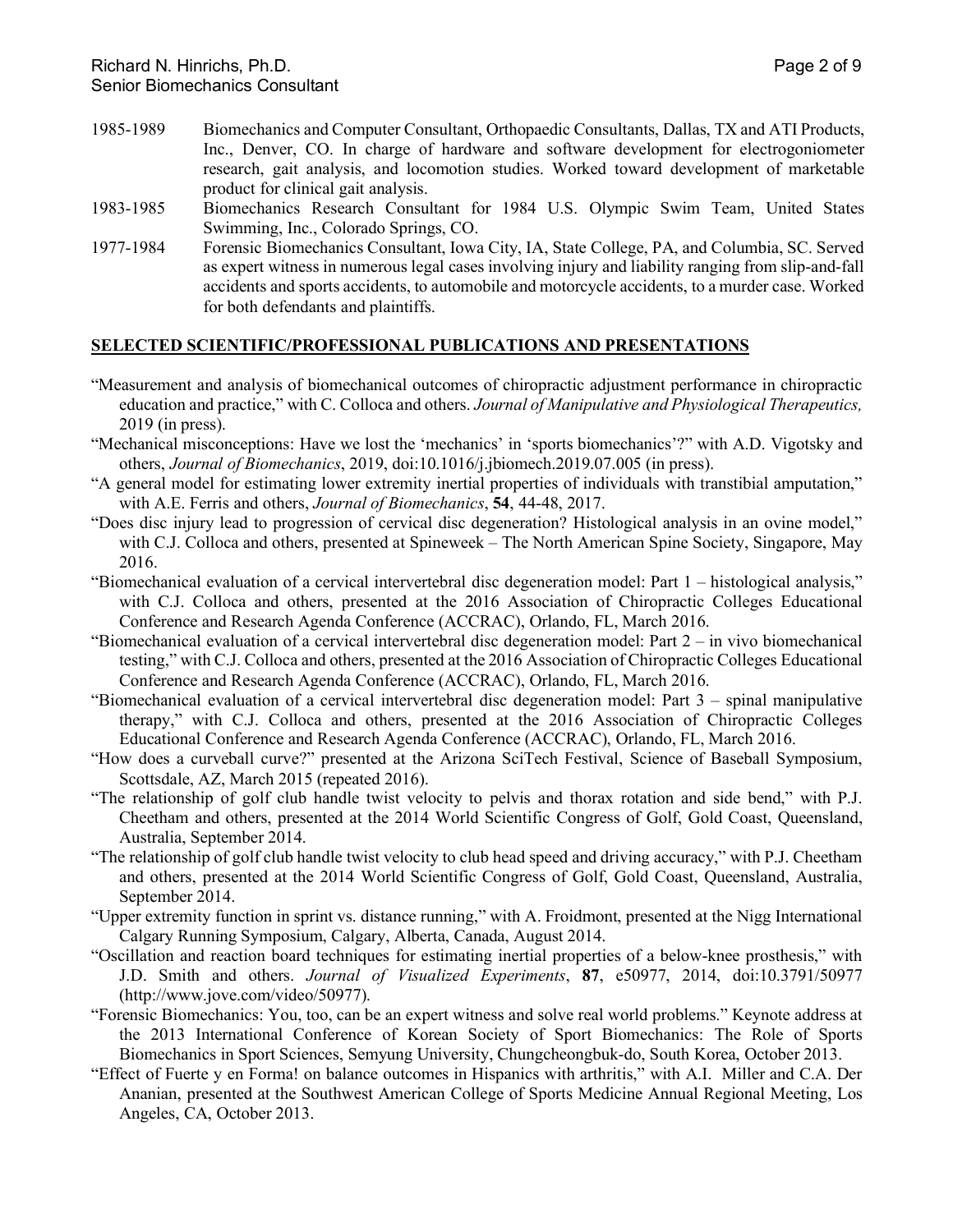- "Direct measures of prosthesis inertia influence joint kinetics during swing," with J.D. Smith and others, presented at the 37th Annual Meeting of the American Society of Biomechanics, Omaha, NE, September 2013.
- "Mechanical factors associated with the development of high bell velocity during an instep soccer kick." With J.K. De Witt. *Sports Biomechanics*, *11*, 382-90, 2012.
- "A mechanics comparison between landing from a countermovement jump and landing from stepping off a box," with M. Afifi. *Journal of Applied Biomechanics*, *28*, 1-9, 2012.
- "Why do baseball players warm up with a weighted bat?" with Y.K. Kim, presented at the Arizona SciTech Festival, Science of Baseball Symposium, Scottsdale, AZ, February 2012 (repeated in 2013, 2014, 2015, and 2016).
- "What causes Little League Elbow?" presented at the Arizona SciTech Festival, Science of Baseball Symposium, Scottsdale, AZ, February 2012.
- "Dynamic spinal stiffness changes in an in vivo model of spondylolysis," with C.J. Colloca, presented at the 25th Annual Meeting of the North American Spine Society, Chicago, IL, November 2011.
- "Differences in ACL laxity between breaststroke and freestyle swimmers compared with non-swimmers," with E. Von Hess, presented at the 58th annual meeting of the American College of Sports Medicine, Denver, CO, June 2011.
- "Physiological responses to high-velocity, low-amplitude toggle-recoil chiropractic thrusts," with C. Colloca, presented at the 11th Biennial Congress of the World Federation of Chiropractic, Rio de Janeiro, Brazil, April 2011.
- "Variability of force magnitude and force duration in instrument-based manipulation techniques re-examined," with C. Colloca and others, presented at the 11th Biennial Congress of the World Federation of Chiropractic, Rio de Janeiro, Brazil, April 2011.
- "Measurement and analysis of a biomechanical outcome of chiropractic adjustment performance in chiropractic education," with C. Cunliffe and others, presented at the 2011 Association of Chiropractic Colleges Research Agenda Conference. Las Vegas, NV, March, 2011.
- "Predicting knee valgus during landing from a jump from a field test in a fatigued condition," with M. Afifi, presented at the 34th annual meeting of the American Society of Biomechanics, Providence, RI, August 2010.
- "Effect of seat belt anchor placement on occupant protection in rollover with consideration given to frontal impact," with A.M. Curzon and E. Cooper, SAE Technical Paper 2010-01-0524, Society of Automotive Engineers, Warrendale, PA, 2010 (also presented at the 2010 SAE World Congress, Detroit, MI, April 2010).
- "Multi-component control strategy underlying production of maximal hand velocity during horizontal arm swing," with Y.K. Kim and N. Dounskaia, *Journal of Neurophysiology*, *102*, 2889-2999, 2009.
- "Effects of handle and block configuration on swim start performance," with P.F. Vint and others, presented at the XXVII International Society of Biomechanics in Sports Conference, Limerick, Ireland, August 2009.
- "The effects of different fatiguing protocols on landing mechanics and knee kinesthetic sense," with M. Afifi, presented at the 33rd annual meeting of the American Society of Biomechanics, State College, PA, August 2009.
- "Force-time profile characterization of the McTimoney toggle-torque-recoil technique," with C.J. Colloca and others. *Journal of Manipulative and Physiological Therapeutics*, *32*, 372-378, 2009.
- "Comparison of swim starts using side handle and front handle grip techniques," with P.F. Vint and others, presented at the 56th annual meeting of the American College of Sports Medicine, Seattle, WA, May 2009.
- "Front- or rear-weighted track start or grab start: Which is the best for female swimmers?" with R.L. Welcher and T.R. George, *Sports Biomechanics*, *7*, 100-113, 2008.
- "Developing a field test to predict knee valgus during landing form a jump," with M. Afifi and K. Heinrichs, presented at the World Congress of Performance Analysis of Sport VIII, Magdeburg, Germany, September 2008.
- "Kinematic analysis on influence of an extra weight in horizontal arm swing," with Y.K. Kim, presented at the 4th North American Congress on Biomechanics, Ann Arbor, MI, August 2008.
- "The relationship between knee valgus when squatting and during vertical jump takeoff and landing," with M. Afifi and K. Heinrichs, presented at the 4th North American Congress on Biomechanics, Ann Arbor, MI, August 2008.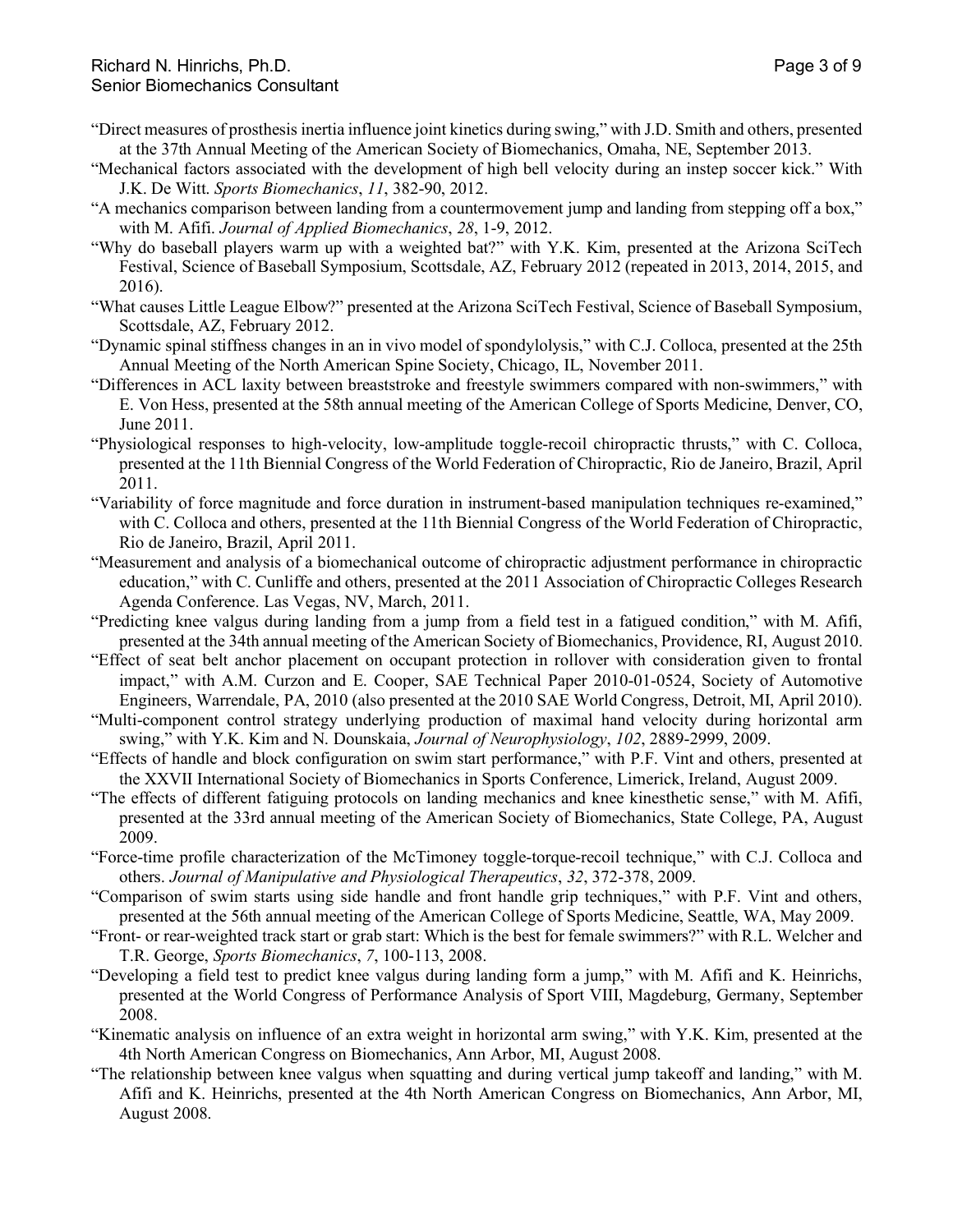- "Comparison of kinematic sequence parameters between amateur and professional golfers," with P.J. Cheetham and others, presented at the World Scientific Congress of Golf V, Phoenix, AZ, March 2008 and published in D. Crews and R. Lutz (Eds.) *Science and Golf V: Proceedings of the Fifth World Scientific Congress of Golf* (pp. 30-36), Mesa, AZ: Energy In Motion, 2008.
- "The effects of stepping off vs. hopping off a box on calculated drop heights in two-legged landings," with M. Afifi, presented at the 31<sup>st</sup> annual meeting of the American Society of Biomechanics, Stanford, CA, August 2007.
- "Stroke resumption following flip turns in swimming," with B. Larsen, presented at the  $31<sup>st</sup>$  annual meeting of the American Society of Biomechanics, Stanford, CA, August 2007.
- "Roles of leading and trailing arms in baseball bat swing," with Y.K. Kim, presented at the 31<sup>st</sup> annual meeting of the American Society of Biomechanics, Stanford, CA, August 2007.
- "Lower extremity kinematics are different when landing from a box vs. landing from a counter-movement jump," with M. Afifi, presented at the 54<sup>th</sup> Annual Meeting of the American College of Sports Medicine, New Orleans, LA, May 2007.
- "Accuracy and inter-examiner reliability of digital motion x-ray analysis of the cervical spine," with C.J. Colloca and others, presented at the 9th Biennial Congress of the World Federation of Chiropractic, International Conference on Chiropractic Research, Vilamoura, Portugal, May 2007.
- "A GRF comparison between landing from a countermovement jump and landing from stepping off a box," with M. Afifi, presented at the 30<sup>th</sup> Annual Meeting of the American Society of Biomechanics, Fairfax, VA, September 2006.
- "Asymmetrical force distribution in swimming starts," with R.W. Welcher and others, presented at the American Swimming Coaches Association (ASCA) World Clinic, Washington, DC, September 2006.
- "Biomechanical classification of Taekwondo kicks," with Y.K. Kim, presented at the 30<sup>th</sup> Annual Meeting of the American Society of Biomechanics, Fairfax, VA, September 2006.
- "The biomechanical and clinical significance of the lumbar erector spinae flexion-relaxation phenomenon: a review of the literature," with C.J. Colloca, *Journal of Manipulative and Physiological Therapeutics*, *28*, 623- 631, 2005.
- "Manipulative treatment of Carpal Tunnel Syndrome: Biomechanical and osteopathic intervention to increase the length of the transverse carpal ligament—Part II: Effect of gender and manipulative 'priming'," with B. Sucher and others, *Journal of the American Osteopathic Association*, *105*, 135-143, 2005.
- "Buoyant forces and center of buoyancy in five bodysuits compared to conventional swimsuits," with B.J. Morrison and others, presented at the Center for Aquatics Research and Education (CARE), University of Edinburgh, Edinburgh, Scotland, November 2005.
- "The effects of quantitative feedback on the reduction of landing force," with S. Novotny, presented at the combined  $20<sup>th</sup>$  Congress of the International Society of Biomechanics and the  $29<sup>th</sup>$  Annual Meeting of the American Society of Biomechanics, Cleveland, OH, August 2005.
- "The effect of aging on stroke parameters in swimming," with B. Morrison, presented at the combined 20<sup>th</sup> Congress of the International Society of Biomechanics and the 29<sup>th</sup> Annual Meeting of the American Society of Biomechanics, Cleveland, OH, August 2005.
- "Does warming up with a weighted bat help or hurt bat speed in baseball?" with Y.K. Kim, presented at the combined 20<sup>th</sup> Congress of the International Society of Biomechanics and the 29<sup>th</sup> Annual Meeting of the American Society of Biomechanics, Cleveland, OH, August 2005.
- "The effect of a hurdle preflight approach on takeoff velocities in springboard diving," with S. Sultvedt, presented at the 52<sup>nd</sup> Annual Meeting of the American College of Sports Medicine, Nashville, TN, June 2005.
- "Transition from the glide phase to free swimming following a freestyle flip turn: which arm pulls first?" with B. Larsen, presented at the 52<sup>nd</sup> Annual Meeting of the American College of Sports Medicine, Nashville, TN, June 2005.
- "Stretching the transverse carpal ligament as an alternative to surgery in the treatment of Carpal Tunnel Syndrome," presented at the monthly meeting of Dr. Gladys T. McGarey Research Foundation's Physician Discussion Group, Scottsdale, AZ, November 2004.
- "Factors in producing a 'soft' landing in terms of both force and sound," with S. Novotny, presented at the  $28<sup>th</sup>$ Annual Meeting of the American Society of Biomechanics, Portland, OR, September 2004.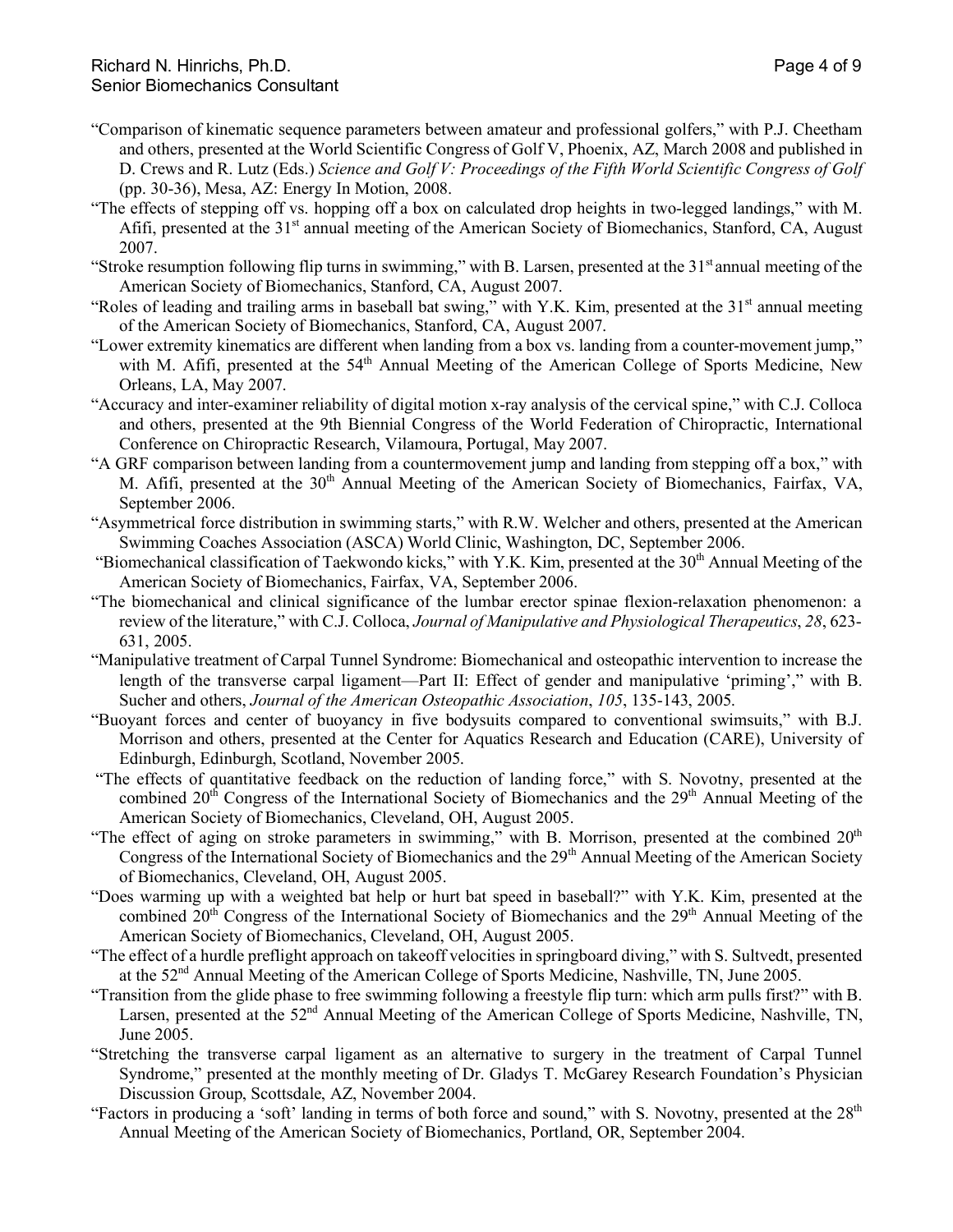- "3D computer simulation of roundhouse kick in Taekwondo," with Y.K. Kim and G.T. Yamaguchi, presented at the 28<sup>th</sup> Annual Meeting of the American Society of Biomechanics, Portland, OR, September 2004.
- "Muscle function in the generation of propulsive and braking forces during running," with A.R. Gaines and P.E. Martin, presented at the 28<sup>th</sup> Annual Meeting of the American Society of Biomechanics, Portland, OR, September 2004.
- "Predicting out-of-plane point locations using the 2D-DLT," with B. Morrison and others, presented at the  $28<sup>th</sup>$ Annual Meeting of the American Society of Biomechanics, Portland, OR, September 2004.
- "Factors affecting the accuracy of 2D-DLT calibration," with S.P. McLean and others, presented at the 28<sup>th</sup> Annual Meeting of the American Society of Biomechanics, Portland, OR, September 2004.
- "Healthy bodies, healthy selves: Hands, wrists, and arms after 50," presented twice at monthly meetings of OASIS (Older Adult Service and Information Systems), Phoenix and Scottsdale, AZ, November 2003.
- "Carpal tunnel syndrome & osteopathic manipulative medicine," with B.M. Sucher, presented at the 2003 American Osteopathic Association Convention and Scientific Seminar, New Orleans, LA, October 2003.
- "Accuracy of using multiple zones for the DLT in swimming," with B.J. Morrison, presented at the  $27<sup>th</sup>$  Annual Meeting of the American Society of Biomechanics, Toledo, OH, September 2003.
- "Do bodysuits from different manufacturers aid a swimmer's buoyancy?" with B.J. Morrison and others, presented at the 27<sup>th</sup> Annual Meeting of the American Society of Biomechanics, Toledo, OH, September 2003.
- "Hay's deterministic models and their use in sport biomechanics," presented at the 27<sup>th</sup> Annual Meeting of the American Society of Biomechanics, Toledo, OH, September 2003.
- "A perfectionist looks at sports techniques: A tribute to Jim Hay," with B.D. Wilson and others, presented at the 27<sup>th</sup> Annual Meeting of the American Society of Biomechanics, Toledo, OH, September 2003.
- "A comparison of buoyant forces and center of buoyancy in competitive swimmers wearing conventional and full body swimsuits," with B.J. Morrison and others, presented at the 2003 American Swimming Coaches Association World Clinic, San Diego, CA, September 2003.
- "Factors related to ball velocity during an instep soccer kick," with J.K. DeWitt, presented at the IV World Congress of Biomechanics, Calgary, Canada, August 2002.
- "On the mechanisms of propulsion in swimming: Is it lift, drag, or something else?" presented as the Southwest District AAHPERD Scholar Lecture, San Diego, CA, April 2002.
- "Effect of gender and method of stretching the transverse carpal ligament in cadavers: Application to carpal tunnel syndrome," with B.M. Sucher and others, presented at the 2001 Annual Meeting of the American Osteopathic Association, October 2001.
- "Carpal Tunnel in court reporting," presented at the annual convention of the Arizona Court Reporters Association, Phoenix, AZ, September 2001.
- "Creep response of the transverse carpal ligament in cadavers: Application to carpal tunnel syndrome," with B.M. Sucher and others, presented at the  $25<sup>th</sup>$  Annual Meeting of the American Society of Biomechanics, San Diego, CA, August 2001.
- "Addition of an approach to a relay swimming start," with S.P. McLean and others, *Journal of Applied Biomechanics*, *16*, 343-356. 2000.
- "An analysis of the new 'high tech' swimming suits worn at the 2000 Olympic games," with B. Morrison, presented at the Nevada AHPERD Convention, Las Vegas, NV, November 2000.
- "Buoyancy, gender, and swimming performance," with S.P. McLean, *Journal of Applied Biomechanics*, *16*, 248- 263, 2000.
- "The influence of arm position, level of submersion, and level of inhalation on the buoyant force and center of buoyancy of competitive swimmers," with S.P. McLean, *Research Quarterly for Exercise and Sport*, *71*, 182- 189, 2000.
- "Kinematics of step-through swimming starts," with S.P. McLean and others, presented at the 47<sup>th</sup> Annual Meeting of the American College of Sports Medicine, Indianapolis, IN, June 2000.
- "Try stretching the transverse carpal ligament rather than cutting it as a means of treating or preventing carpal tunnel syndrome," with B.M. Sucher and others, presented at the  $47<sup>th</sup>$  Annual Meeting of the American College of Sports Medicine, Indianapolis, IN, May 2000.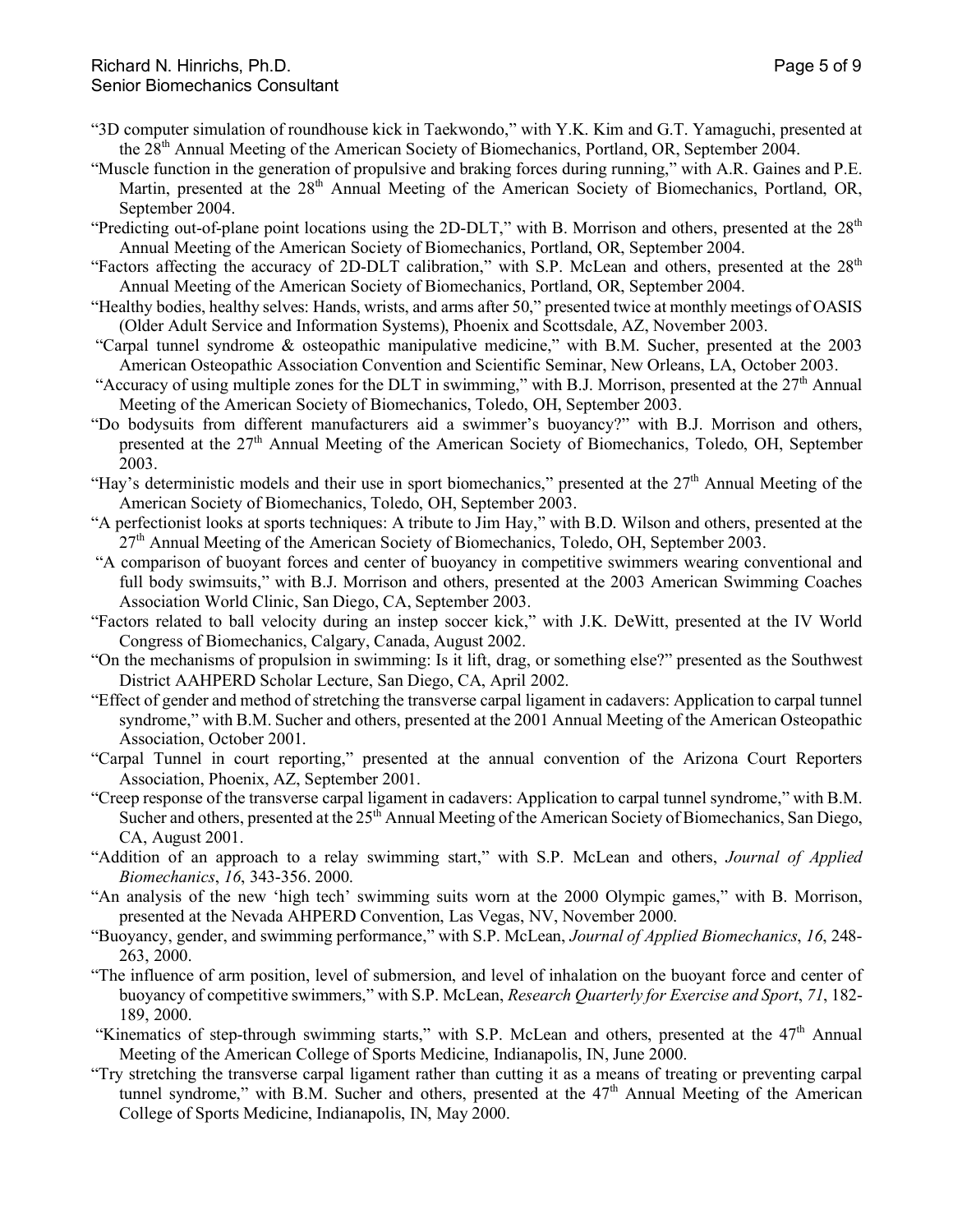- "Manipulative treatment of Carpal Tunnel Syndrome: Biomechanical and osteopathic intervention to increase the length of the transverse carpal ligament-part II," with B.M. Sucher and others, presented at the American Osteopathic College of Rehabilitation Medicine Mid-Year Meeting, Chicago, IL, May 2000.
- "Normalized jerk: A measure to capture developmental characteristics of young girls' overarm throwing," with J.H. Yan and others, *Journal of Applied Biomechanics*, *16*, 196-203, 2000.
- "The use of close-range 3D photogrammetry to measure the elongation of the transverse carpal ligament in cadavers: application to carpal tunnel syndrome," with B.M. Sucher and others, presented at the 17<sup>th</sup> Congress of the International Society of Biomechanics, Calgary, Alberta, Canada, August 1999.
- "An analysis of velocity and time characteristics of three starts in competitive swimming," with R.L. Welcher, presented at the 17<sup>th</sup> Congress of the International Society of Biomechanics, Calgary, Alberta, Canada, August 1999.
- "Longer integration intervals reduce variability and improve reliability of EMG derived from maximal isometric exertions," with P.F. Vint, *Journal of Applied Biomechanics*, *15*, 210-220, 1999.
- "Manipulative treatment of carpal tunnel syndrome—biomechanical and osteopathic intervention to increase the length of the transverse carpal ligament," with B.M. Sucher, *Journal of the American Osteopathic Association*, *98*, 679-686, 1998.
- "Gender differences in the center of buoyancy location of competitive swimmers," with S.P. McLean. *Journal of Sports Sciences*, *16*, 373-383, 1998.
- "Lengthening the transverse carpal ligament under static loads in cadavers," with B.M. Sucher and others, presented at the 1998 North American Congress of Biomechanics, Waterloo, Ontario, Canada, August 1998.
- "Relationships between ball release velocity and 3D joint kinematics in baseball throwing," with C.P. Sherwood and others, presented at the  $21<sup>st</sup>$  Annual Meeting of the American Society of Biomechanics, Clemson, SC, September 1997.
- "3D angular velocities most related to ball release velocity in baseball throwing," with C.P. Sherwood and others, presented at the  $16<sup>th</sup>$  Congress of the International Society of Biomechanics, Tokyo, Japan, August 1997.
- "Accident reconstruction and biomechanics of low impact vehicular collisions," presented to Arizona personal injury attorneys, BTI Consultants, Tempe, AZ, July 1996.
- "Biomechanical determinants of human performance: Application to vertical jumping," presented at the Korean Sport Science Institute, Seoul, South Korea, June 1996.
- "On the mechanisms of propulsion in swimming: Is it lift, drag, or something else?" presented at the 1996 Seoul International Sport Science Congress, Seoul, South Korea, June 1996.
- "Endpoint problems in smoothing raw kinematic data: An evaluation of four popular methods," with P.F. Vint, *Journal of Biomechanics*, *29*, 1637-1642, 1996.
- "Differences between one-foot and two-foot vertical jump performances," with P.F. Vint, *Journal of Applied Biomechanics*, *12*, 341-361, 1996.
- "How elite swimmers swim faster: Mechanisms of propulsion in swimming," presented at the Annual Meeting of the Southwest Chapter of the American College of Sports Medicine, San Diego, CA, November 1995.
- "Proper use of child safety restraints in motor vehicles," presented at the Injury Analysis Seminar, BTI Consultants, Tempe, AZ, May 1995.
- "Effect of low impact vehicular collisions on the human body," presented at the Injury Analysis Seminar, BTI Consultants, Tempe, AZ, May 1995.
- "NLT vs. extrapolated DLT: A comparison of methods for quantifying 3-D human motion in large activity volumes," with S.P. McLean, *Journal of Biomechanics*, *28*, 1219-1223, 1995.
- "A comparison of Sargent jump height and actual flight height in vertical jumping," with P.F. Vint, presented at the 18th Annual Meeting of the American Society of Biomechanics, Columbus, OH, October 1994.
- "3-D analysis of throwing patterns of young boys and girls," with J.R. Thomas and others, presented at the  $17<sup>th</sup>$ Annual Meeting of the American Society of Biomechanics, Iowa City, IA, October 1993.
- "Gender differences in the biomechanics of throwing," presented at the 11<sup>th</sup> Annual Injuries in Baseball Course, American Sports Medicine Institute, Birmingham, AL, January 1993.
- "Case studies of asymmetrical arm action in running," *International Journal of Sport Biomechanics*, *8*, 111-128, 1992.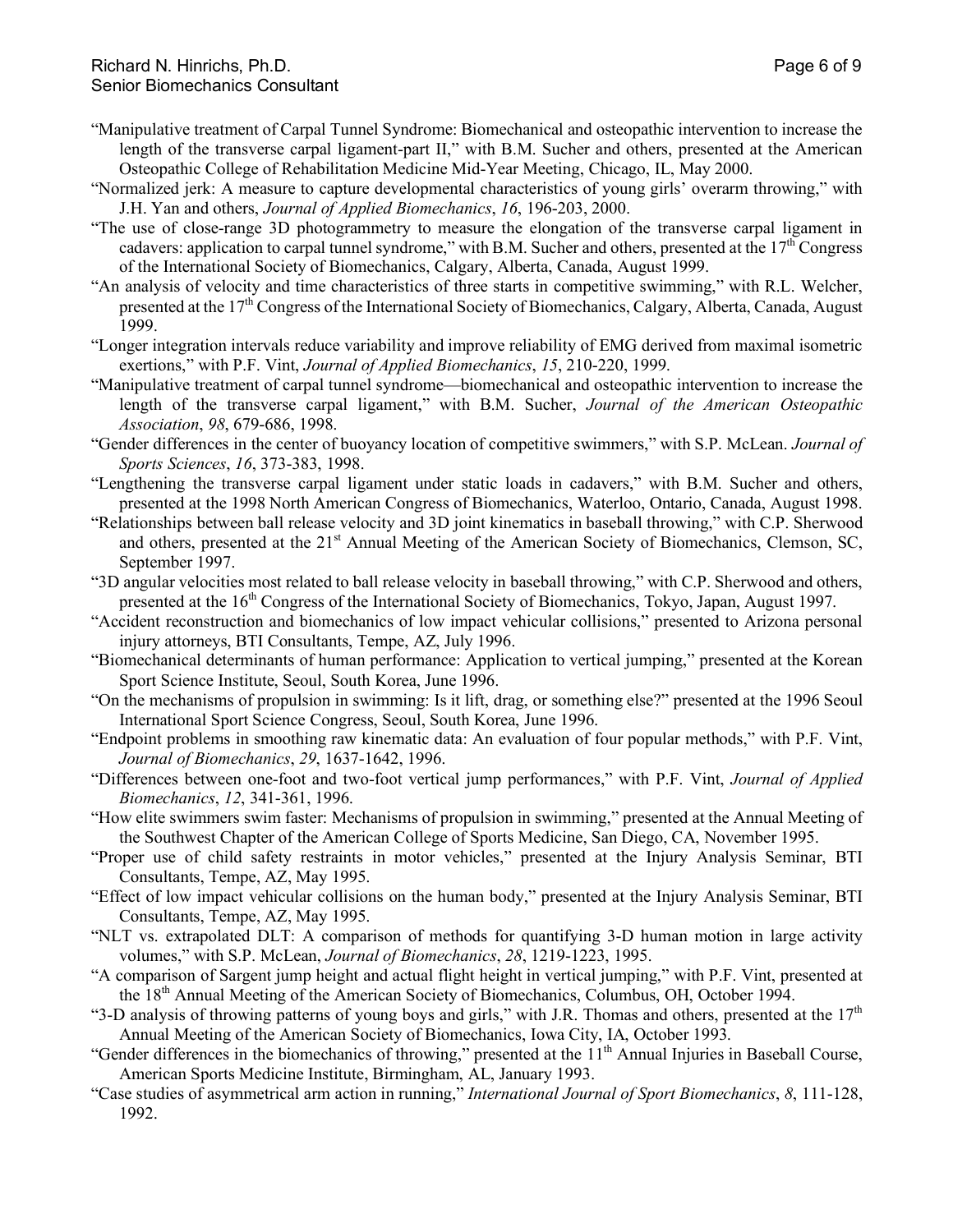- "Repetitive strain injuries (RSI): Quantifying contributing factors through research," presented at the Advanced Ergonomics Systems RSI workshop, Phoenix, AZ, June 1992.
- "A mathematical model of competitive swimming in pools with currents," with S.P. McLean, *International Journal of Sport Biomechanics*, *7*, 163-174, 1991.
- "Whole body movement: Coordination of arms and legs in walking and running." In J. Winters & S.L.Y. Woo (Eds.), *Multiple Muscle Systems: Biomechanics and Movement Organization* (pp. 694-705), New York: Springer-Verlag, 1990.
- "Adjustments to the segment center of mass proportions of Clauser et al. (1969)," *Journal of Biomechanics*, *23*, 949-951, 1990.
- "Upper extremity function in distance running." In P.R. Cavanagh (Ed.), *Biomechanics of Distance Running* (pp. 107-134), Champaign, IL: Human Kinetics, 1990.
- "Biomechanics of swimming," *Eight* (8) papers presented to the Cairo Zone of the Egyptian Swimming Federation, Cairo, Egypt, March 1990.
- "Biomechanics of springboard and platform diving," *Six* (6) papers presented to the Cairo Zone of the Egyptian Swimming Federation, Cairo, Egypt, March 1990.
- "An analysis of angular momentum during the run-up and takeoff in long jumping," with B.A. Munkasy and S.A. Chinworth, presented at the XII<sup>th</sup> International Congress of Biomechanics, Los Angeles, CA, June 1989.
- "Propulsive techniques: Front crawl stroke, butterfly, backstroke, breaststroke," with R.E. Schleihauf and others, in B. Ungerechts et al. (Eds.), *Swimming Science V* (pp. 53-59), Champaign, IL: Human Kinetics, 1988.
- "A biomechanical analysis of the 1984 U.S. Olympic freestyle distance swimmers," with E. Maglischo and others, in B. Ungerechts et al. (Eds.), *Swimming Science V* (pp. 351-360), Champaign, IL: Human Kinetics, 1988.
- "Upper extremity function in running. II: Angular momentum considerations," *International Journal of Sport Biomechanics*, *3*, 242-263, 1987.
- "Upper extremity function in running. I: Center of mass and propulsion considerations," with P.R. Cavanagh and K.R. Williams, *International Journal of Sport Biomechanics*, *3*, 222-241,1987.
- "A biomechanical analysis of the 1984 U.S. Olympic Swimming Team: The distance freestylers," with E. Maglischo and others, *Journal of Swimming Research*, *2*(3), 12-16, 1986.
- "A kinetic analysis of U.S. Olympic butterfly swimmers," presented at the Annual Meeting of the American College of Sports Medicine, Indianapolis, IN, May 1986.
- "A hydrodynamic analysis of breaststroke swimmers," with A.L. Thayer and others, in J.G. Hay (Ed.), *Starting, Stroking, & Turning* (pp. 131-144), Iowa City, IA: University of Iowa, 1986.
- "Regression equations to predict segmental moments of inertia from anthropometric measurements: An extension of the data of Chandler et al. (1975)," *Journal of Biomechanics*, *18*, 621-624, 1985.
- "A three-dimensional analysis of the net moments at the shoulder and elbow joints in running and their relationship to upper extremity EMG activity," in D.A. Winter et al. (Eds.), *Biomechanics IX-B* (pp. 337-342), Champaign, IL: Human Kinetics, 1985.
- "Biomechanics of swimming propulsion," with R.E. Schleihauf and others, in T.F. Welsh (Ed.), *The 1984 ASCA World Clinic Yearbook* (pp. 19-24), Ft. Lauderdale, FL: American Swimming Coaches Association, 1985.
- "Biomechanical analysis of U.S. Olympic freestylers," with E.W. Maglischo and others, in T.F. Welsh (Ed.), *The 1984 ASCA World Clinic Yearbook* (pp. 212-217), Ft. Lauderdale, FL: American Swimming Coaches Association, 1985.
- "Impact forces upon landing from a height in children," with P. Werner and others, presented at the 8<sup>th</sup> Annual Meeting of the American Society of Biomechanics, Tucson, AZ, October 1984.
- "Effects of intervention in the teaching process on jumping and landing abilities of second grade children," with P.H. Werner and J.E. Rink, presented at the Olympic Scientific Congress, Eugene, OR, July 1984.
- "A three-dimensional analysis of the net moments at the shoulder and elbow joints in running their relationship to upper extremity EMG activity," presented at the 9<sup>th</sup> International Congress of Biomechanics, Waterloo, Ontario, August 1983.
- "Upper extremity contributions to angular momentum in running," with P.R. Cavanagh and K.R. Williams, in H. Matsui and K. Kobayashi (Eds.), *Biomechanics VIII-B* (pp. 641-647), Champaign, IL: Human Kinetics, 1983.
- "Segmental contributions to angular momentum in treadmill running at various speeds," presented at the Annual Meeting of the American College of Sports Medicine, Minneapolis, MN, May 1982.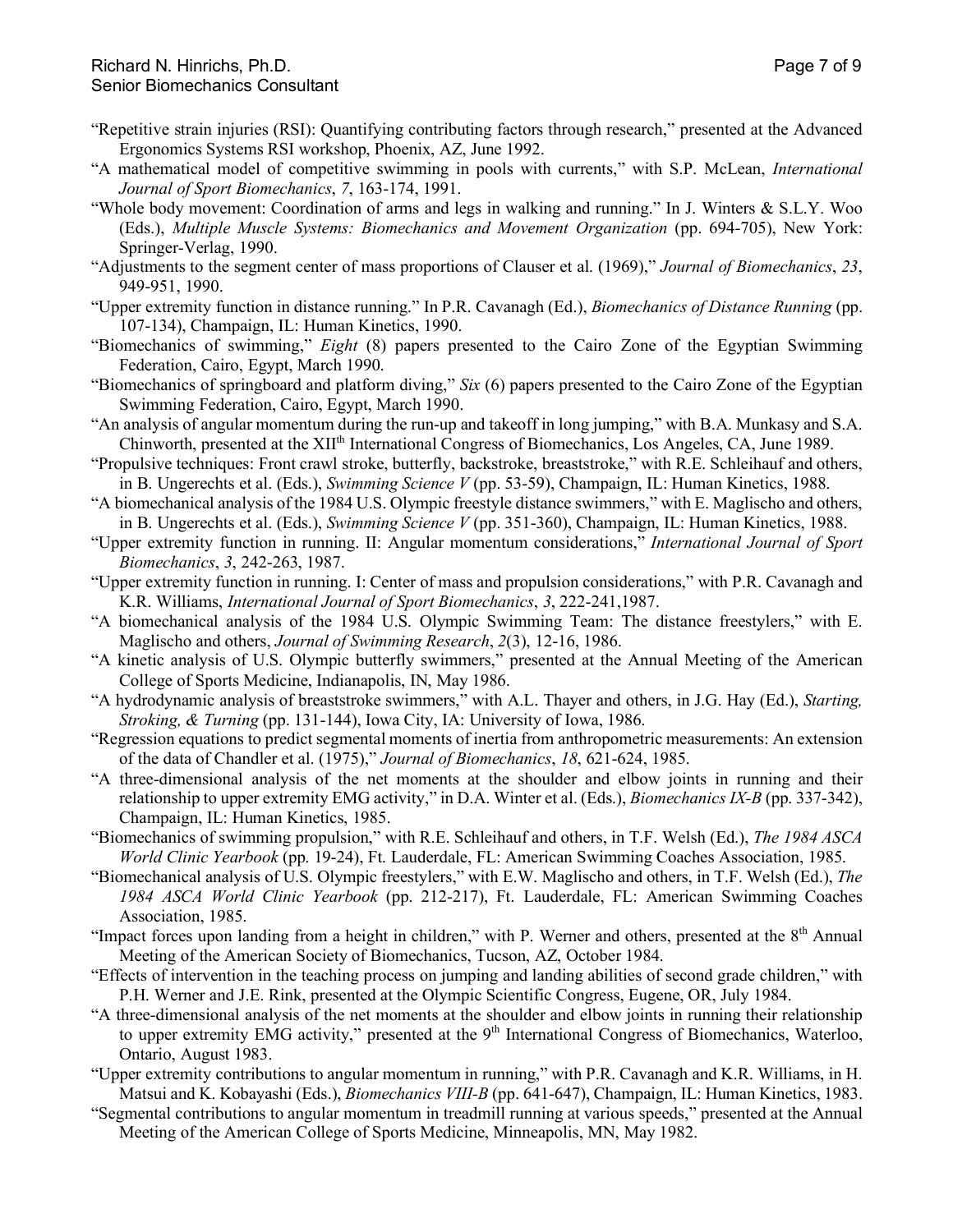- "Biomechanics of sport: The state of the art," with P.R. Cavanagh, in G.A. Brooks (Ed.), *Perspectives on the Academic Discipline of Physical Education* (pp. 137-157), Champaign, IL: Human Kinetics, 1981.
- "Upper extremity contributions to angular momentum and propulsion in running," with P.R. Cavanagh and K.R. Williams, presented at the 8<sup>th</sup> International Congress of Biomechanics, Nagoya, Japan, July 1981.
- "Upper extremity function in treadmill walking," with P.R. Cavanagh, presented at the Annual Meeting of the American College of Sports Medicine, Miami, FL, May 1981.
- "Human somersaulting stability: A key to understanding how airborne twists are initiated," presented at the 4<sup>th</sup> Annual Meeting of the American Society of Biomechanics, Burlington, VT, October 1980.

# **SELECTED FUNDED RESEARCH GRANTS**

- "Force production and performance in swimming starts with and without a rear-foot wedge," with P.F. Vint, USA Swimming, Inc. and US Olympic Committee, \$20,000, 2007-09 (PI).
- "Dynamics of motor-respiratory coupling," with P. Amazeen and others. National Science Foundation, \$349,988, 2005-08 (Co-PI)
- "Asymmetrical force production during swimming starts," with S. Conci and others. USA Swimming, Inc., \$15,000, 2005-07 (PI).
- "Age effects on the stroke rate-stroke length relationship in sprint freestyle," with B. Morrison. International Society of Biomechanics Matching Dissertation Grant, \$2,000, 2004-05 (Co-PI).
- "The effect of age on the stroke rate, stroke length relationship in freestyle swimming," with B. Morrison. United States Masters Swimming Endowment Fund, \$4,750, 2004-05 (PI).
- "A comparison of body density and center of buoyancy in competitive swimmers wearing conventional and fullbody swimsuits," with others, USA Swimming, \$18,579, 2001-02 (PI).
- "Skill-driven optimization of construction operations" with A. Wiezel and others, National Science Foundation, \$149,970, 2000-02 (Co-PI).
- "Identification of factors related to the development of ball speed and one-legged landings in the volleyball attack," with P.F. Vint, United States Olympic Committee, \$23,573, 1999-2000 (PI).
- "Non-surgical release of the transverse carpal ligament: A cadaver study using external devices and osteopathic manipulation," with B.M. Sucher, American Osteopathic Association, \$25,616, 1998-2000 (PI).
- "Investigation of ergonomic keyboard design on typing kinematics," Arizona State University Institutional Biomedical Research Grant, \$624, 1993 (PI).
- "Gender differences in the center of buoyancy location of competitive swimmers," with S.P. McLean, National Collegiate Athletic Association, \$19,998, 1992-93 (PI).
- "Repetitive strain injuries in utility industry field employees," with P.F. Vint, Salt River Project, \$5,697, 1992 (PI).
- "Kinematic, electromyographic, and osteopathic investigation of repetitive strain syndrome in computer keyboard operators," with others, DeRoy Testamentary Foundation, \$16,986, 1991-92 (PI).
- "Gender differences in mechanics of children's throwing: Growth and practice contributions," with others, Arizona State University College of Liberal Arts and Sciences Summer Research Award, \$2,800, 1989 (Co-PI).
- "Upper extremity function in race walking," The Athletics Congress of the U.S.A. Basic Research Grant, \$7,300, 1989-90 (PI).
- "Upper extremity function in sprint running," United States Olympic Committee Basic Research Grant, \$12,950, 1988-89 (PI).
- "A hydrodynamic analysis of the hand propulsive forces used by U.S. Olympic swimmers," North Texas State University Faculty Research Grant, \$4,500, 1984-85 (PI).

# **MEMBERSHIPS IN SCIENTIFIC AND PROFESSIONAL SOCIETIES**

American College of Sports Medicine (ACSM) American Society of Biomechanics (ASB) International Society of Biomechanics (ISB)